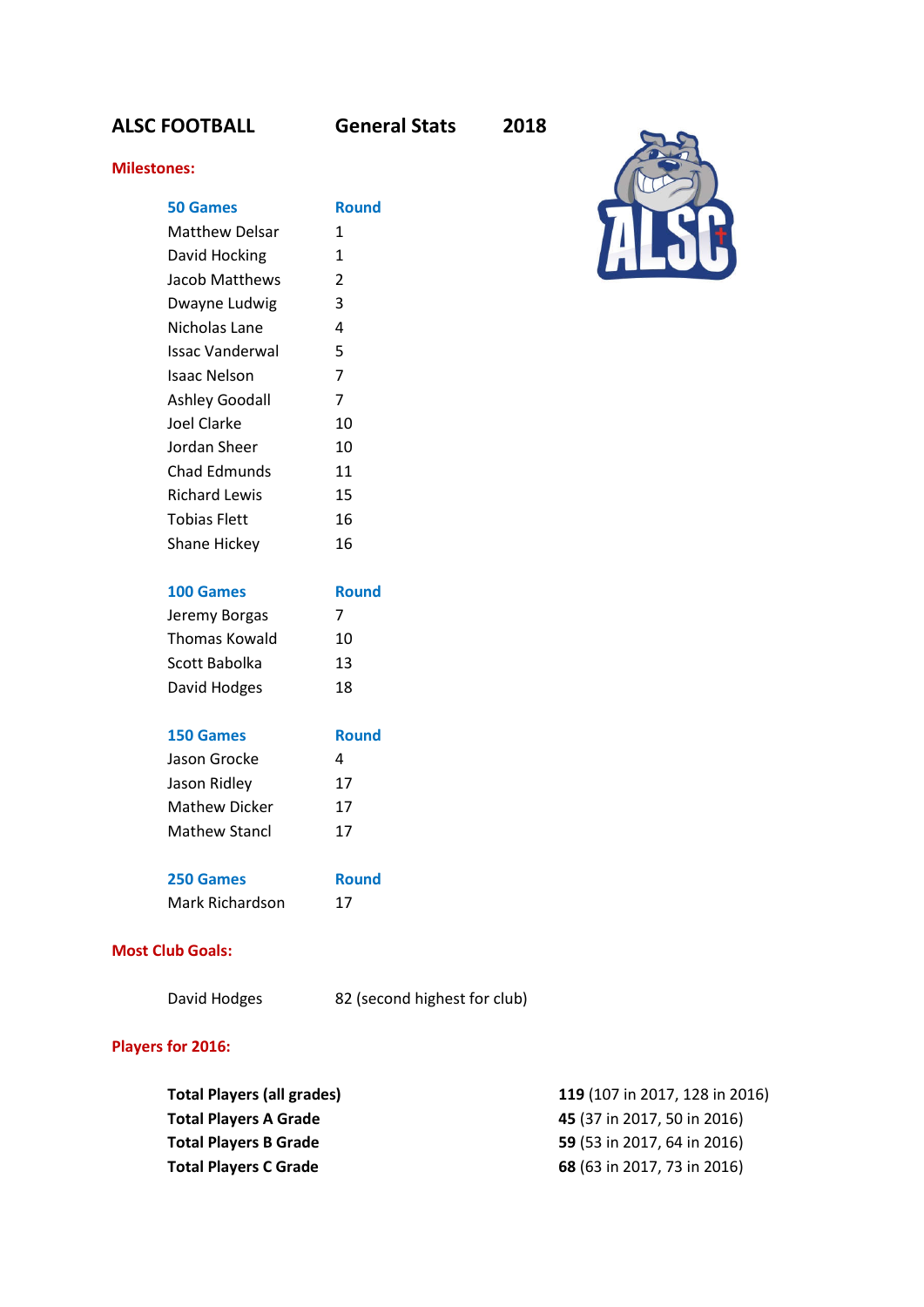|    | <b>TOP 30 ALL TIME STATS</b>    |     |                         |                         |     |                         |                        |     |
|----|---------------------------------|-----|-------------------------|-------------------------|-----|-------------------------|------------------------|-----|
|    | <b>BEST &amp; FAIREST VOTES</b> |     |                         | <b>GAMES PLAYED</b>     |     |                         | <b>GOALS KICKED</b>    |     |
| 1  | RODGER, Simon                   | 604 | 1                       | <b>KRIEWALDT, Nick</b>  | 352 | $\mathbf{1}$            | <b>BORGAS, Mark</b>    | 518 |
| 2  | <b>BRERETON, Geoff</b>          | 545 | $\mathbf{2}$            | RODGER, Simon           | 314 | $\overline{2}$          | BYFORD, Aaron          | 416 |
| 3  | <b>KRIEWALDT, Nick</b>          | 543 | 3                       | JANTKE, Chris           | 312 | 3                       | <b>HODGES, David</b>   | 344 |
| 4  | LIEBELT, Tim                    | 531 | 4                       | KOOP, Peter             | 283 | $\overline{\mathbf{A}}$ | KOOP, Peter            | 335 |
| 5  | BRADTKE, John                   | 499 | 5                       | <b>RICHARDSON, Mark</b> | 250 | 5                       | <b>KRIEWALDT, Nick</b> | 318 |
| 6  | <b>McFARLANE, Mark</b>          | 481 | 6                       | <b>MILLIGAN, Darren</b> | 247 | 6                       | TEMME, Luke            | 304 |
| 7  | JANTKE, Chris                   | 440 | $\overline{\mathbf{z}}$ | <b>NOLL, Benjamin</b>   | 241 | $\overline{\mathbf{z}}$ | RODGER, Simon          | 280 |
| 8  | LESKE, Everard                  | 394 | 8                       | GERHARDY, James (Jim)   | 240 | 8                       | <b>STANCL, Mathew</b>  | 239 |
| 9  | TEMME, Steve                    | 376 | 9                       | KOOP, John              | 234 | 9                       | OVERDUIN, Jan          | 237 |
| 10 | <b>JENKE, Trevor</b>            | 373 | 10                      | BRADTKE, John           | 228 | 10                      | TRAEGER, Peter         | 233 |
| 11 | <b>RICHARDSON, Mark</b>         | 351 | 11                      | GIERSCH, Damion         | 228 | 11                      | MIEGEL, Rowan          | 233 |
| 12 | <b>STANCL, Mathew</b>           | 349 | 12                      | <b>McFARLANE, Mark</b>  | 227 | 12                      | LESKE, Everard         | 225 |
| 13 | KOOP, John                      | 346 | 13                      | <b>GROCKE, John</b>     | 224 | 13                      | <b>GROCKE, John</b>    | 223 |
| 14 | LESKE, Richard (Dicko)          | 331 | 14                      | <b>MIEGEL, Aden</b>     | 221 | 14                      | STRELAN, Geof          | 214 |
| 15 | MUNCHENBERG, Shane              | 312 | 15                      | <b>BRERETON, Geoff</b>  | 218 | 15                      | MENZ, David            | 212 |
| 16 | <b>GROCKE, John</b>             | 308 | 16                      | JONGENEEL, Martin       | 216 | 16                      | HOKLAS, Caleb          | 210 |
| 17 | KIDNEY, Paul                    | 302 | 17                      | SWEENEY, David          | 216 | 17                      | PREUSS, Dave           | 210 |
| 18 | <b>MIEGEL, Aden</b>             | 295 | 18                      | LONGBOTTOM, Paul        | 214 | 18                      | <b>ARTHUR, Tyson</b>   | 202 |
| 19 | WEISS, Andrew                   | 271 | 19                      | <b>JENKE, Trevor</b>    | 213 | 19                      | RUGLESS, Keane         | 200 |
| 20 | SEMMLER, Jared                  | 268 | 20                      | LESKE, Richard (Dicko)  | 211 | 20                      | GILLILAND, Ashley      | 200 |
| 21 | SLATER, Shannon                 | 259 | 21                      | STOLLZNOW, Tim          | 209 | 21                      | KIDNEY, Paul           | 185 |
| 22 | FISHER, Andrew                  | 259 | 22                      | RUGLESS, Keane          | 208 | 22                      | <b>KOWALD, Thomas</b>  | 184 |
| 23 | GLADIGAU, Wayne                 | 258 | 23                      | SLATER, Shannon         | 208 | 23                      | JONGENEEL, Martin      | 179 |
| 24 | SWEENEY, David                  | 257 | 24                      | JANTKE, Stephan         | 206 | 24                      | <b>BEVAN, Alistair</b> | 172 |
| 25 | PAECH, Robert                   | 253 | 25                      | NELSON, Andrew          | 206 | 25                      | ELLIS, Dave            | 163 |
| 26 | HARPER, Brad                    | 247 | 26                      | <b>BORGAS, Mark</b>     | 204 | 26                      | SWEENEY, David         | 162 |
| 27 | FIETZ, Marcus                   | 247 | 27                      | FISHER, Andrew          | 202 | 27                      | HARPER, Brad           | 162 |
| 28 | BRADY, Bob                      | 246 | 28                      | ROBINSON, John (Tubo)   | 202 | 28                      | KRIEG, Gerald          | 159 |
| 29 | KOENIG, Christopher             | 243 | 29                      | BYFORD, Aaron           | 200 | 29                      | WEISS, Andrew          | 157 |
| 30 | KOOP, Peter                     | 239 | 30                      | LIEBELT, Tim            | 198 | 30                      | CONDO, Fortunato       | 156 |